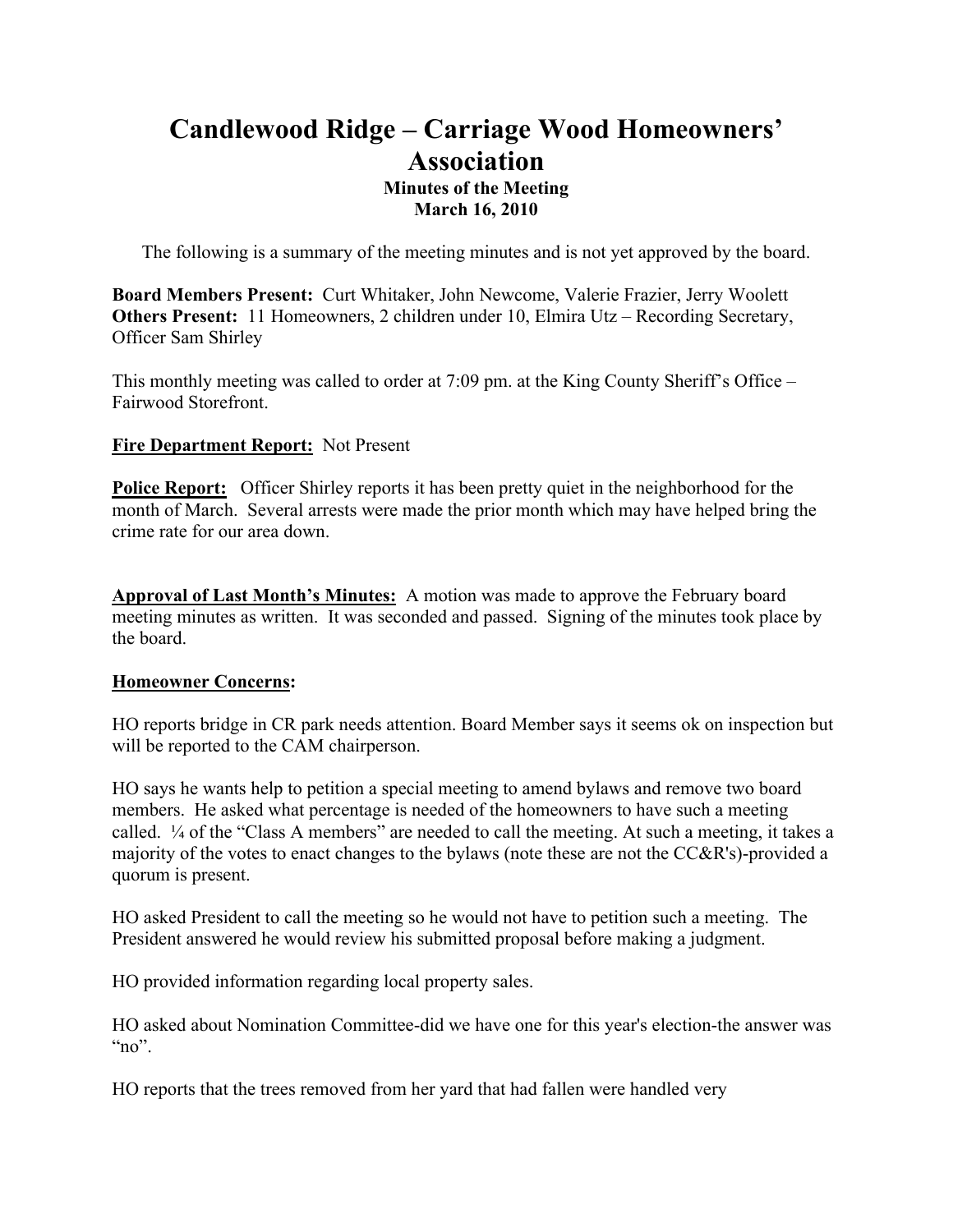professionally.

HO asked if there would be an "emergency change" to the Business Enforcement Policy. The HOA explained that the HOA attorney advises not to enact such a change.

#### **Committee Reports: Treasurer's Report:**

# 1. February 2010 Financial Statement Summary Facts:

\* We have started the year in a normal fashion. Nothing unusual to report.

 \* It is recommended that we apply for a HOA debit card which would allow us to pay for utility services like our phone service which requires a debit or credit card. Currently this service is paid by a personal credit card and then reimbursed. Debit, credit and prepaid credit cards were options considered. A credit card requires an individual within the HOA to use their credit to obtain the card and most services with monthly recurring charges won't accept the prepaid charge card.

## **ACC Report:**

 1. Five ACC requests were submitted since the last meeting. Two were for landscaping projects, one for a roof, one for a fence, and one was for garage doors.

 2. Reminder - Our CC&Rs and Rules and Regulations clearly state that exterior projects such as roofs, painting, fencing, decks, driveways, major landscaping and patios require the submission and approval of an ACC request before commencing the project. The ACC has up to 30 days to respond to an ACC request but tries to respond much sooner than that. It is recommended that if a response to an ACC request has not been received within two weeks, the homeowner should contact the ACC Chairman via email at architecture@crcwhoa.org or by leaving a voice message at 425-738-8611. For emergency type repairs notify the ACC Chairman as indicated above and mention that it is an emergency type situation. Please do not contact the ACC chairman via a home phone number.

 3. Please remember we do not accept ACC request forms via email. Please mail them to CR/CW HOA, PO Box 58397, Renton, WA 98058.

## **Common Areas Maintenance Report:**

1. Reminder to all Homeowners – It is your responsibility (Not King County's) to keep the Street drains clear. Please clear the debris and leaves from the drains by your house and at the ends of your street.

2: We continue to have branches fall onto the paths at CR Park. Please contact CAM at commonareas@crcwhoa.org or call 425-738-8611 and leave a message if you notice any trees or branches at either park or any of the Common areas or entrances.

3: Picked up replacement signs from sign shop – need to mount. (Park-private property)

4: Regarding the center island at CR Entrance, where car ran up and damaged tree and hit light: Person who hit the tree and pole has contacted us and we are working up a quote to give her insurance co.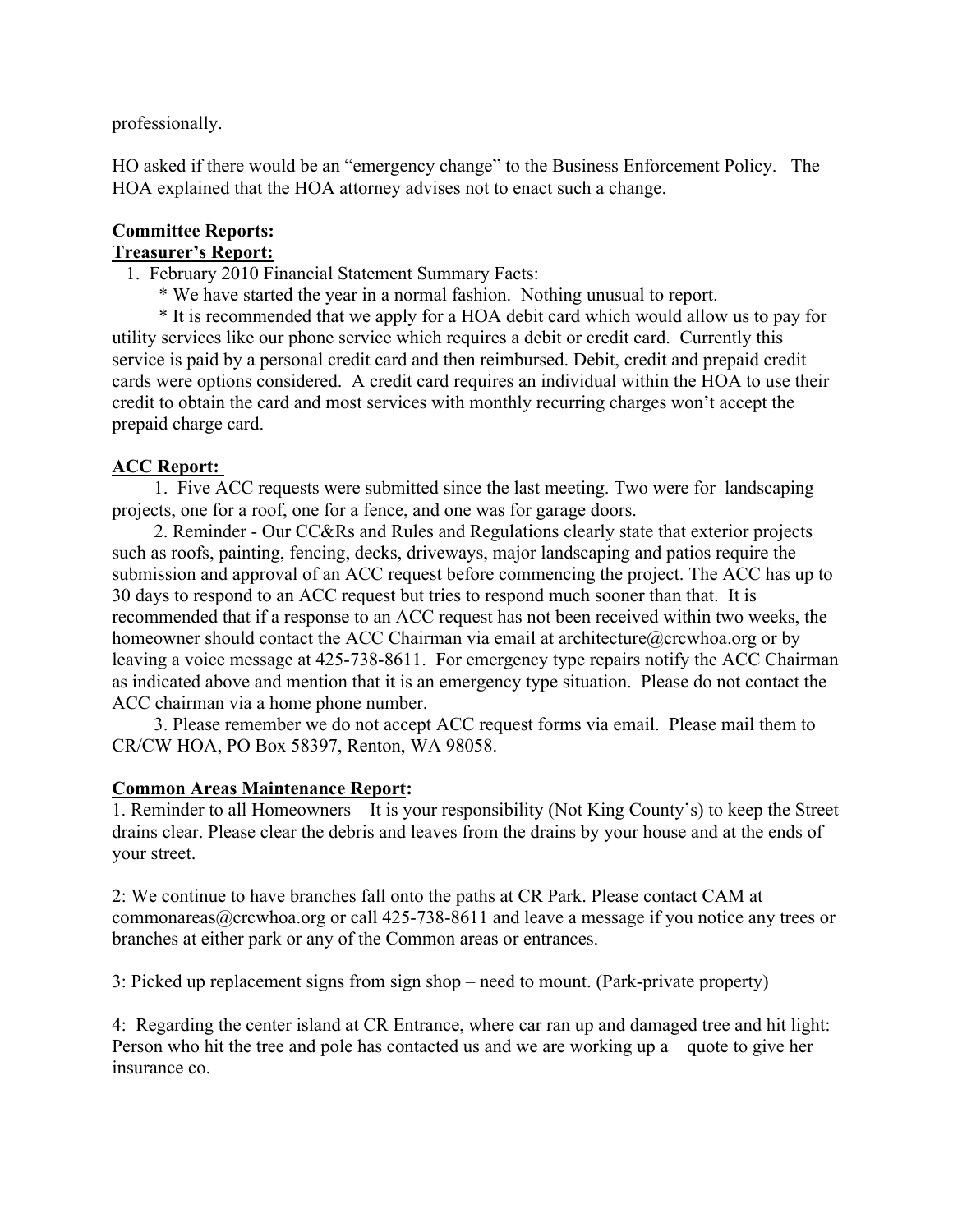5: CAM chair ordered the work done by the tree service for dangerous trees in both Parks. Work was completed  $3/8/2010$ . He has given us a list of cat.#2 trees to keep a watch on (these were ones that are OK now but may be dying – no danger of hitting HO's property).

6: Please keep a watch for suspicious Activity and call 911 – we have a case number to report any after hour or unruly activity in the Parks #09-179682.

Reminder: Our parks are private parks which exist for the use and enjoyment of HOA residents, their families and guests. They are not public parks. Our park Usage rules apply to everyone. Following arc some of the rules that have been established to maximize safety, and minimize liability and maintenance cost:

A. Park Hours: 9:00 am to dusk.

 B. No Smoking, alcohol, drugs, loud music, golfing, motorized vehicles or Fireworks are allowed.

 C. Animals must be leashed and owners are responsible for cleaning up after their animals.

#### **Complaints Negotiations Report:**

- 1. There are currently 13 open active complaints
	- 1. 5 are in the fines stage
	- 2. 5 have received their 1st non-compliance letter
	- 3. 2 have received their 2nd certified non-compliance letters
- 4. 1 has received the 3rd and final certified non-compliance letters, meaning fines are eminent.
	- 5. Four of the above have been turned over to our attorney
	- 2. Two non-compliance issues were closed since the last meeting.
	- 3. Two appeal hearings were conducted since the last meeting

#### Reminder:

All complaints must be submitted in writing and signed by the author. We do not typically react to anonymous complaints submitted by letter, email or phone. We also want to remind everyone that neither the Board of Directors nor the complaint committee patrols the neighborhood looking for violations. We are all volunteers and we don't have the resources to hire someone to do it for us. We only react to the written signed complaints of homeowners. Therefore just because a violation has not been detected or reported for a long period of time, does not mean it is no longer a violation.

## **Capital Improvement Committee:**

Let us know of any other suggestions for Capital Improvements.

## **Legal and Insurance Report:**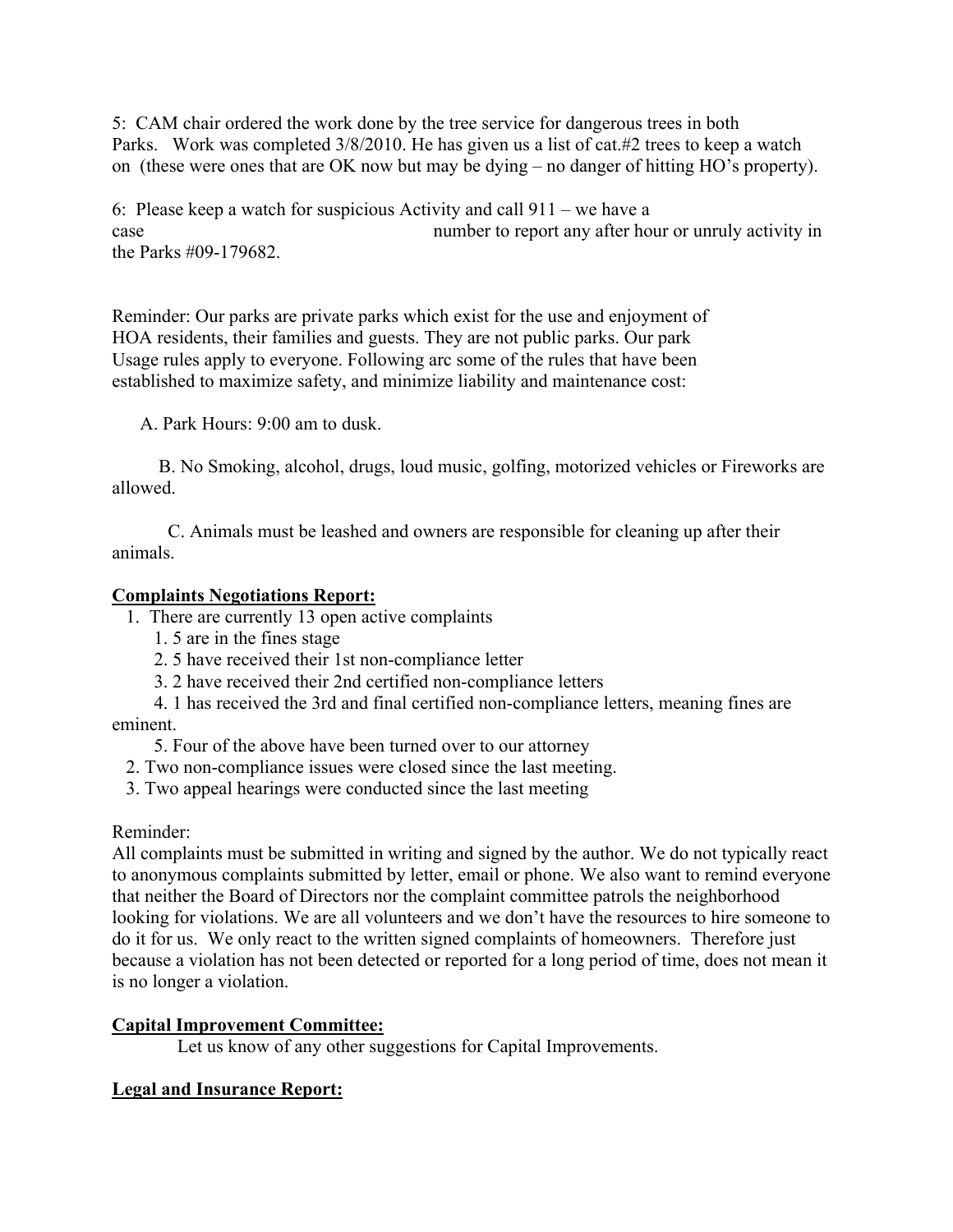Nothing new at this time to report.

## **Rental Home / Change of Address Committee**

Changes of Address and Rentals

• Reminder – When HOA correspondence needs to be delivered to an address other than the HOA street address, your HOA needs to be notified in writing of the correct address to send the correspondence. This applies to absentee homeowners who are renting or leasing their homes, homes that are vacant, and homeowners who choose to receive their correspondence at a PO Box or alternate address. In addition homeowners who are renting or leasing are required to comply the provisions of the Leasing/Rental of Homes/Tenants Rules and Regulations.

## **Old Business:**

Webmaster: Our current webmaster plans on moving from our neighborhood in the near future, therefore we are in need of someone take over this function. The person should be familiar with maintaining Google websites. Please contact us if you are interested in this volunteer position.

#### **New Business:**

Welcome Packets: Two welcome packets were delivered to a new homeowner since the last meeting.

**Welcoming Committee** – If you are new to the neighborhood and would like an HOA information packet, call the HOA phone number at 425-738-8611 and leave a voice message or send an email request to  $info@crcwhoa.org$ .

**Special Topics:** Visit our Website and contact the HOA via Email at:

Web – www.crcwhoa.org Email – info@crcwhoa.org

A motion was made to adjourn the meeting at 8:45 pm.

#### **Next Board Meetings:**

- April  $20<sup>th</sup>$
- May  $18<sup>th</sup>$
- June 15th

∙

∙

Meetings are usually held at **7:00 pm.** at the Sheriff's Office, Albertson's Shopping Center. All Homeowners are welcome to attend.

## **Candlewood Ridge / Carriage Wood Announcements & Reminders**